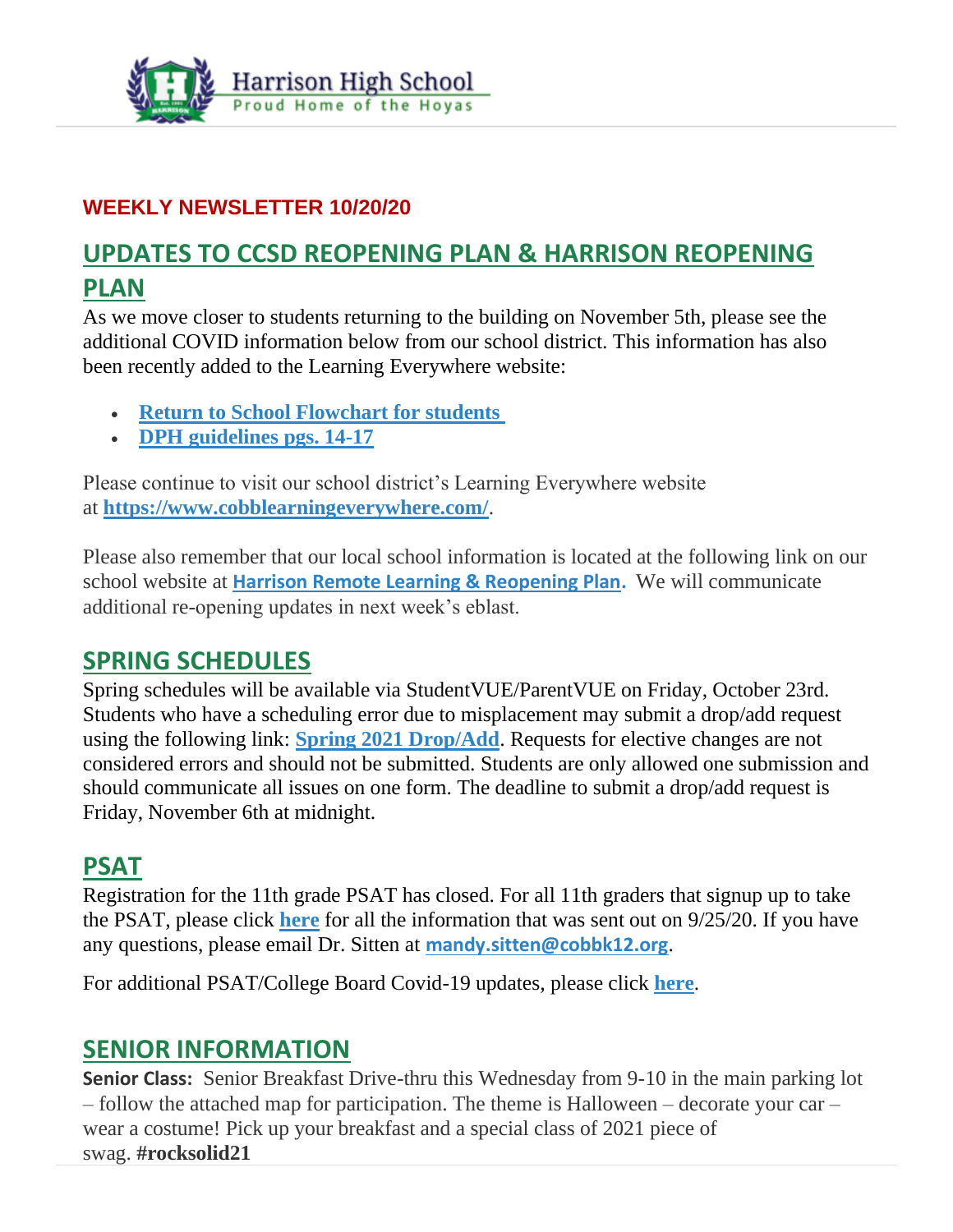

## **2020 HOYA FOOTBALL**

Hoya Nation, welcome back to another exciting week of football! We are all set to host the North Cobb Warriors in our first region game this Friday, October 23rd, at Cobleigh Stadium. The stadium entry gate will open at 6:00 pm for a 7:30 pm kickoff. Given the current environment in which we are living, please make sure that you read carefully through the following information because there are several changes to our typical gameday operations.

*Due to the 30% stadium capacity restriction in place, we, unfortunately, have a very limited number of tickets available for purchase. If you are unable to get a ticket, we encourage you to tune in to the Hoya Nation broadcast for outstanding coverage and entertaining commentary from our very own Adam Freeman and Terry Kemp. Additionally, you can stream the game on the NFHS Network for live video coverage.*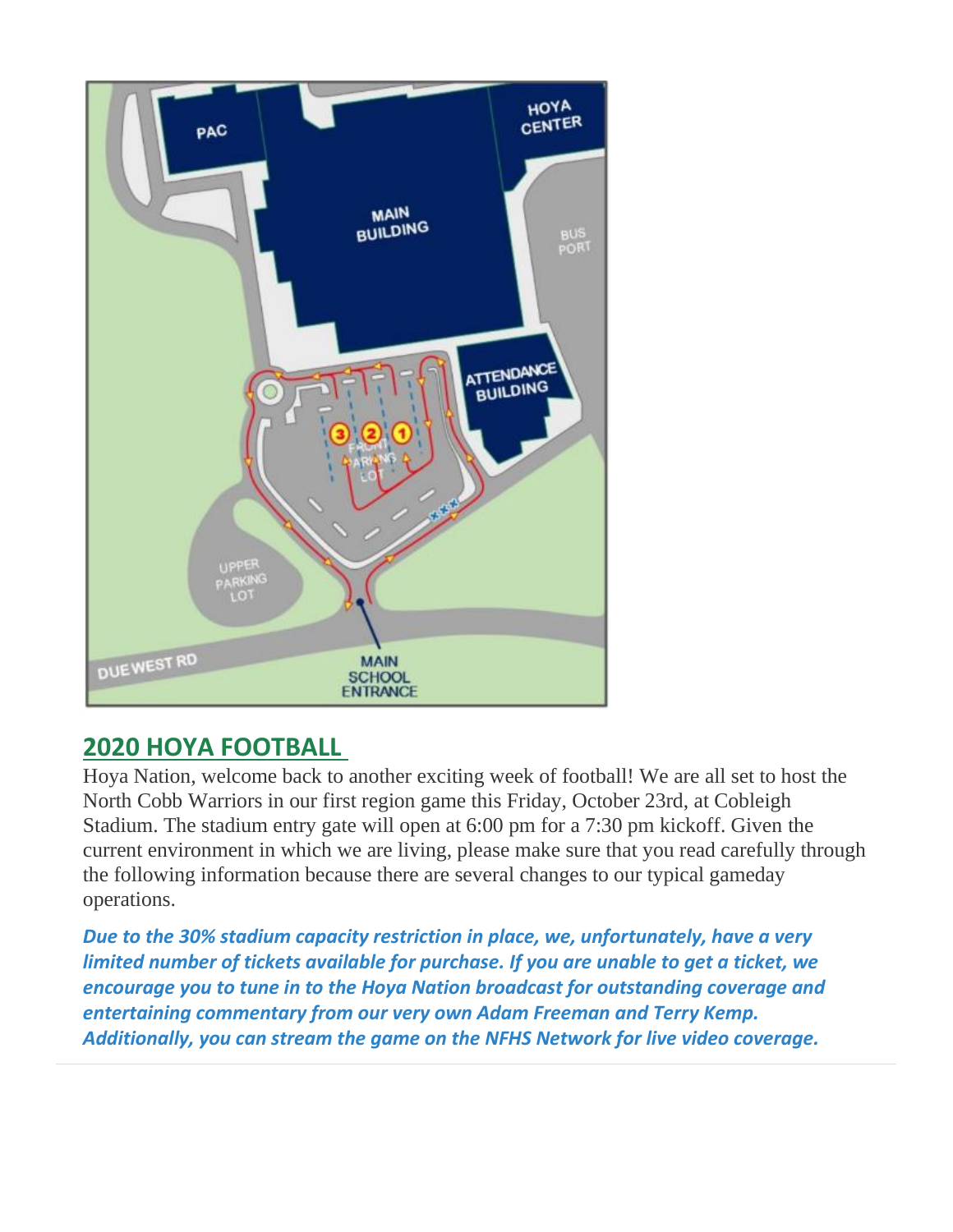

### **TICKETS** → **CASHLESS EVENT, DIGITAL TICKETS MUST BE PURCHASED VIA GOFAN**

ALL tickets are \$8 and sales will open for general purchase on Wednesday of each home game week at Harrison's GoFan site – **[gofan.co/app/school/GA5056](https://gofan.co/app/school/GA5056)**. We strongly recommend that all spectators pre-purchase tickets prior to arriving at the event on Friday evening. However, the opportunity to purchase digital tickets at the gate using a cell phone or other internet-capable wireless device will be available if the event has not sold out beforehand. We will heavily communicate any sold-out events as quickly as possible using multiple methods (Harrison eBlast, Athletic Twitter @hhshoyasports, Due West marquee, etc.) to avoid anybody being turned away at the gate. Please make sure you are connected with our various communication channels to stay updated.

#### **STUDENT SECTION**

Please note that student section tickets must be purchased using a specific link that will be shared privately. Seniors will have the opportunity to purchase these tickets first. Any unsold student section tickets will be opened up to underclassmen after seniors have had the opportunity to purchase.

### **PASSES**

The following passes will be allowed free entry at the gate, and must be presented by the pass holder:

- GHSA/GISA/GICAA Pass (admits the holder plus one)
- CCSD Retiree Lifetime Pass (admits the holder only)
- CCSD ID Badge for Harrison Employees (admits the holder plus immediate family members)
- CCSD ID Badge for non-Harrison employees (admits the holder only)
- Employee ID badges from other districts will not be accepted for free entry

### **SAFETY PRECAUTIONS**

In addition to the restricted venue capacity and digital ticket sales, we have put in place the following measures to help ensure the safety of all players, coaches, officials, and spectators at the game:

- All spectators will be screened (COVID health-related questions posted and temperatures checked) upon entry to events on campus. Please note that spectators who do not pass this initial screening will not be allowed entry into the event.
- Spectators are required to wear a mask at all times while attending events on campus.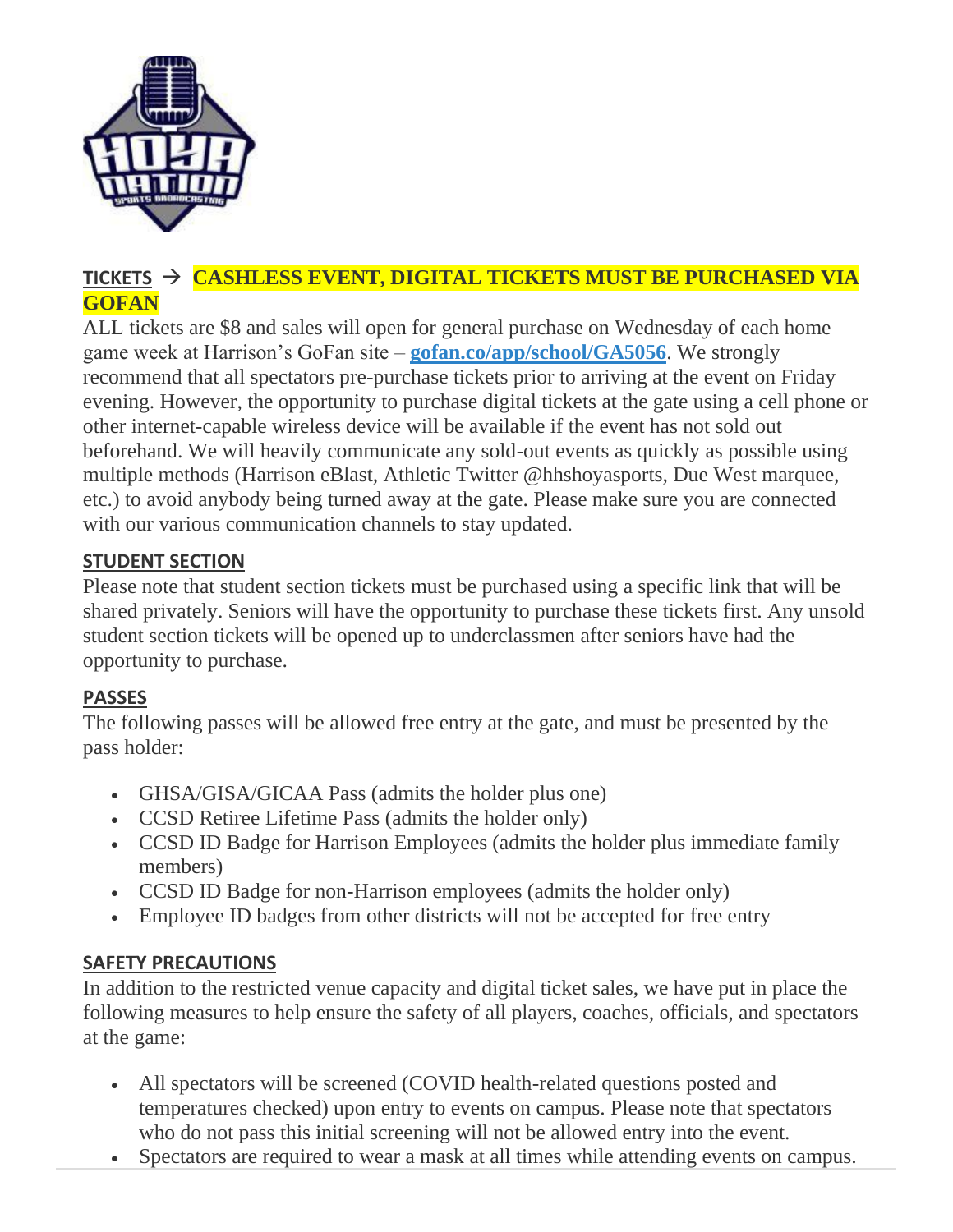• Spectators are asked to follow all posted and announced guidance about social distancing and other health-related directives while attending events on campus.

#### **SEATING**

We understand that it is unrealistic to space every individual inside the stadium six feet apart at all times, especially while viewing the event from the bleachers, but we ask that you please do your best to practice social distancing. There will be plenty of signage posted around the stadium and consistent announcements to help remind us about this important task. If you are attending with members of your immediate family, then it is acceptable for you to sit or stand close together. Otherwise, please make sure and space yourself appropriately away from others around you. For us to continue with this football season and see it to the finish, it is vitally important that we all work together and do our part to maintain a safe and healthy environment at the game.

#### **PARKING**

Please reference the Campus Aerial View Parking Diagram for important information about parking on campus. We will not have a shuttle bus running this season, so all event parking will be on campus. There will be a limited amount of free parking available on a first-comefirst-serve basis in the West Parking Lot, and a \$5 parking fee for all other general parking on campus.



Thank you, and Go Hoyas!!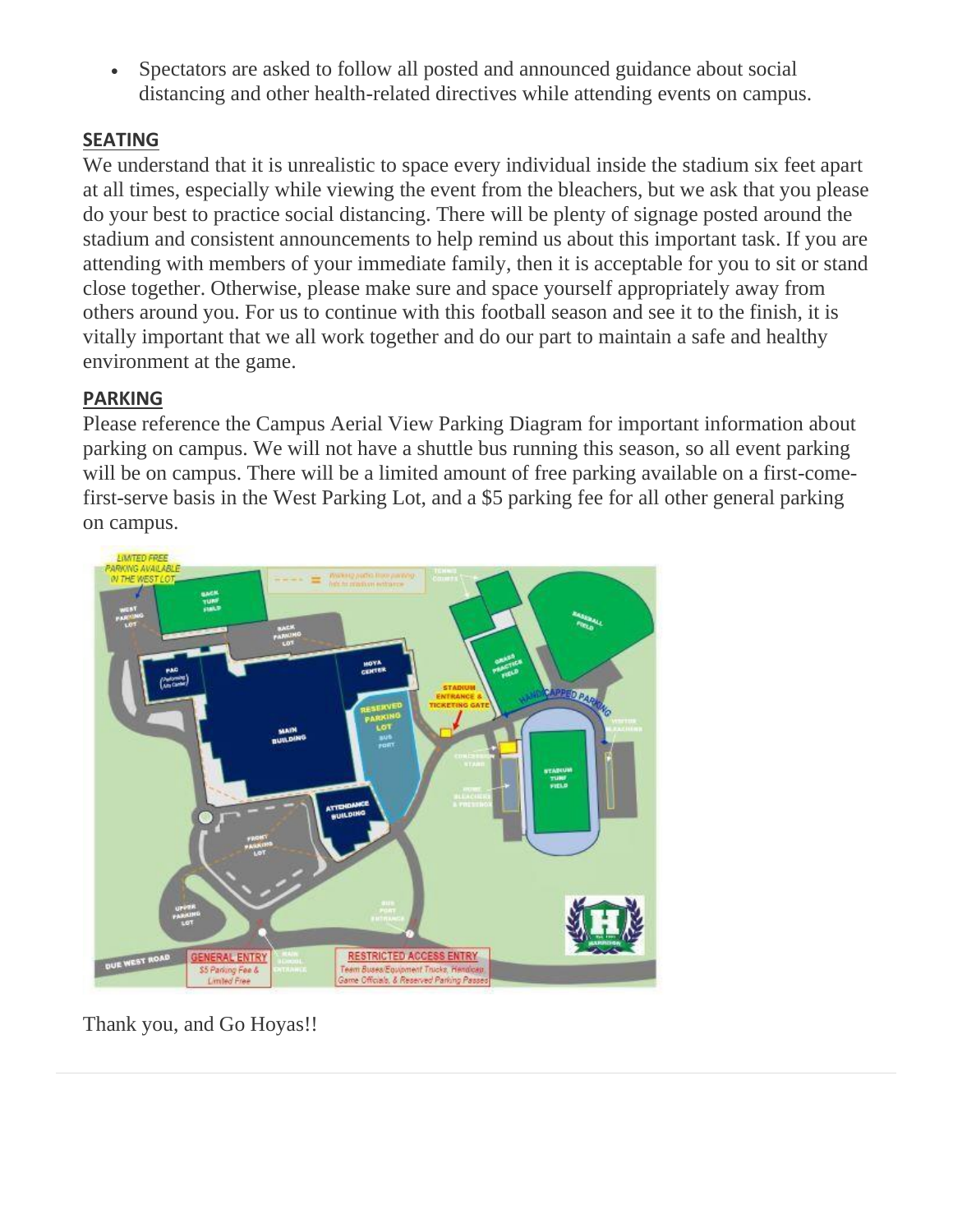## **NEW STUDENTS AND 9TH GRADE CAMPUS TOUR**



# **New Students and Freshmen**

We are excited you have joined Hoya Nation!

Please join us October 27<sup>th</sup> to tour campus and find your classrooms during your designated times.

This will be a walkthrough only. Teachers will not be present for this event.

# **F2F Campus Walkthrough**

## Tuesday, October 27th

**Last Name** 

Time

- A-G ........... 5:00 5:30 PM
- $H M$  .......... 5:30 6:00 PM
- $N S$  ............ 6:00 6:30 PM
- $T Z$  ............ 6:30 7:00 PM

#### Please note:

To prioritize safety, masks are required for all attendees.

### **STUDENT PARKING UPDATE**

Instructions for parking decal payment and pick-up have been emailed out to those students who were awarded parking for our return to campus on November 5th. Please note that this awarded parking is only valid for the remainder of the fall semester. We will open a new online registration in December for spring semester student parking. Thank you!

### **BUS INFORMATION**

Due to new Covid-19 protocols, students will not be allowed to ride buses other than the one zoned for their residence. Bus Route Finder: **<http://transportation.cobbk12.org/livewqweb/webquery/>**

The link provided will allow you to view the routes and pickup times for your student's bus.

#### **A School Bus Tracking App for Parents:**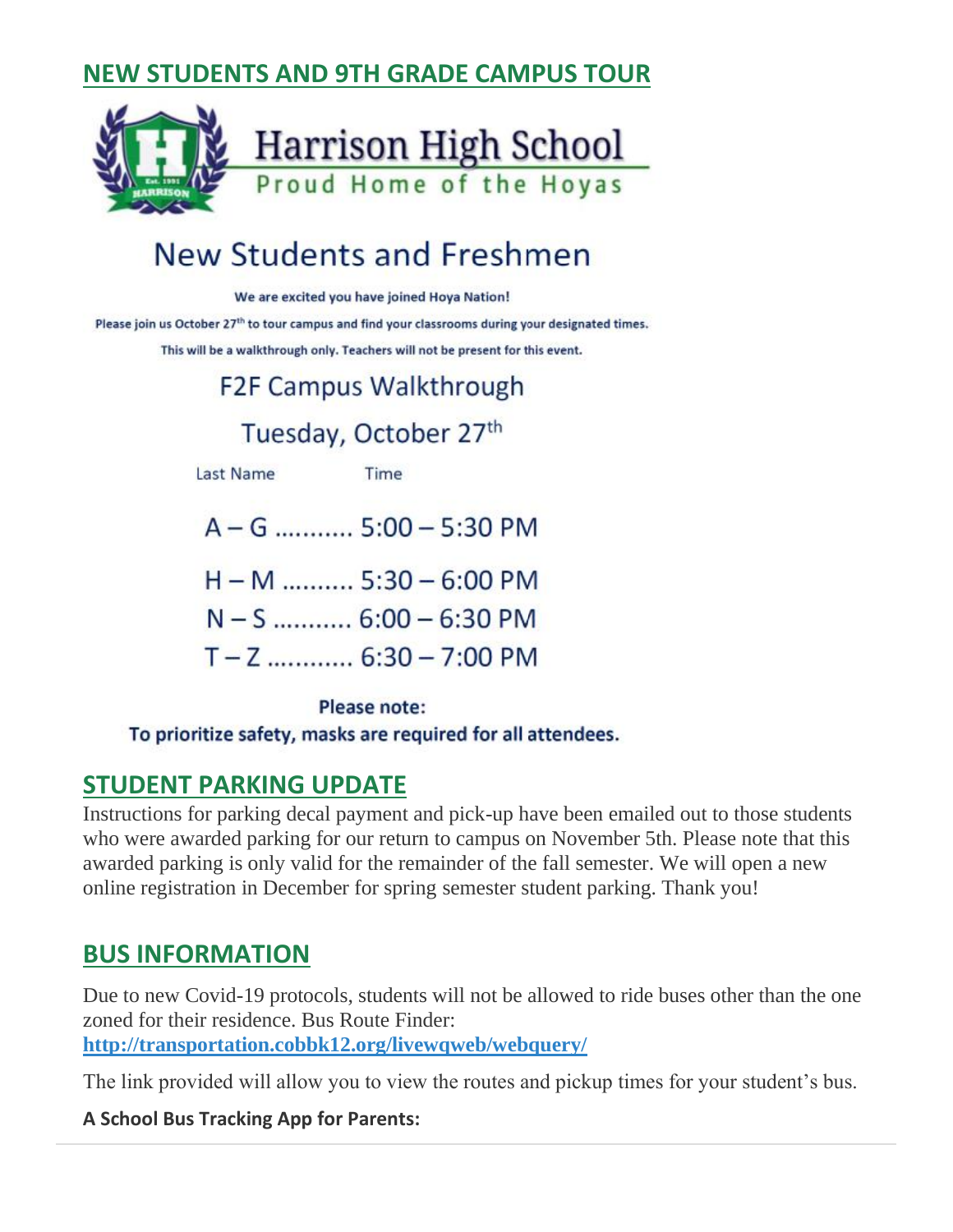1. Download Here Comes the Bus app or visit herecomesthebus.com:

### Google Play:

**[https://play.google.com/store/apps/details?id=com.synovia.herecomesthebus&hl=en\\_US](https://play.google.com/store/apps/details?id=com.synovia.herecomesthebus&hl=en_US)**

App Store: **<https://apps.apple.com/us/app/here-comes-the-bus/id981902595>**

- 2. Click the "Sign Up" button
- 3. Enter school code 87881 and click "Next" followed by "Confirm"
- 4. Complete the "User Profile" box
- 5. Under "My Students" click "Add." Enter your child's last name and student ID number
- 6. Once you confirm your information, you're ready to begin

## **ATTENDANCE**

We will continue to monitor school attendance each day based on students accessing the CTLS platform in a 24-hour period. If your student has an excused absence or technology issue which prohibits their attendance in the live CTLS session, please email excuse notes to Kim Greaves at **[HarrisonHSSupport@cobbk12.org](mailto:HarrisonHSSupport@cobbk12.org)**

## **CLINIC NEWSLETTER**

### **MEDICATION DROP OFF PROCEDURE**

**FRESHMAN AND NEW STUDENTS:** Medication drop-off for new students and freshmen will be during campus tours on **October 27 between 5 pm-7 pm**. Please complete all needed health forms in advance, and email to Nurse Keely. The drop off will take place in the Attendance Building Lobby. Mask are required, and social distancing will be maintained. Please note, Prescription medication MUST be dropped off by a parent or an emergency contact that is documented in Parent Vue and over the age of 18.

**ALL OTHER STUDENTS: October 30th, 9 am-11 am** and **November 2nd, 1 pm-3 pm**

Please complete all needed health forms in advance, and email to Nurse Keely. The drop off will take place in the Attendance Building Lobby. Mask are required, and social distancing will be maintained. Please note, Prescription medication MUST be dropped off by a parent or an emergency contact that is documented in Parent Vue and over the age of 18.

All health forms can be found on the Harrison High School webpage and the CCSD webpage. The direct link,

**<https://www.cobbk12.org/page/11005/medical-forms-and-care-plans>**

Please check the expiration dates on all medications. Take note that the prescription label must match the authorization form. All prescriptions must be in the original container with a prescription label from a Georgia pharmacy.

If you have any questions, I am available via email, **[Shannon.keely@cobbk12.org,](mailto:Shannon.Keely@cobbk12.org)** or by phone at **678-594-8104 ext. 020.**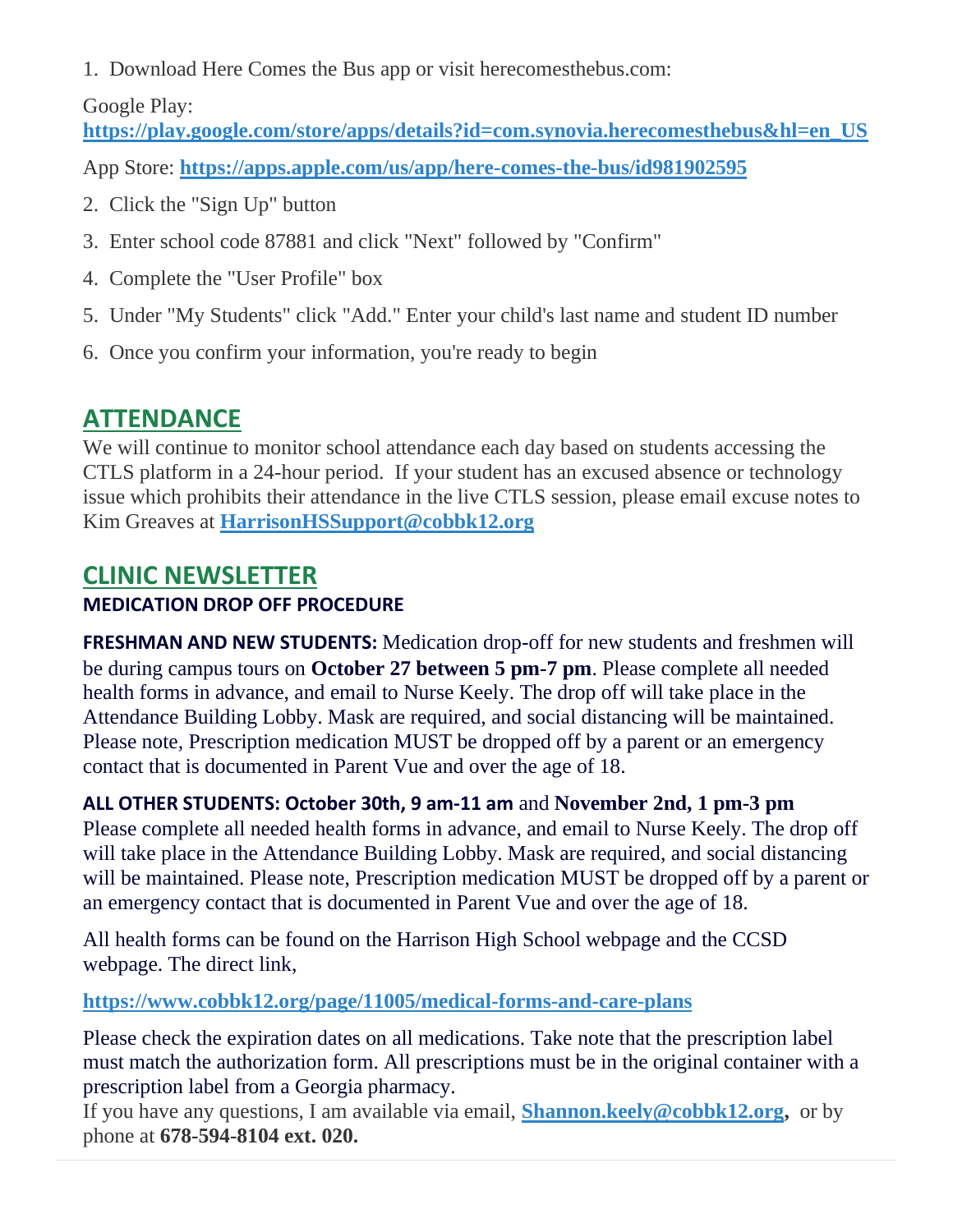### **PICTURES**

We are now offering 9th-11th grade yearbook photos to be taken in the Presidential gym. Please use the appropriate link for the Sign Up Genius for your student's grade. The dates are as follows…

| 9th grade- $10/21$  | Freshmen Sign Up Link      |
|---------------------|----------------------------|
| 10th grade- $10/28$ | Sophomore Sign Up Link     |
| 11th grade- $11/4$  | Junior Sign up <b>Link</b> |

Protocols must be followed to ensure the health and safety of our staff and students. Students will enter from the bus lanes. Parents will wait in their cars. Students will enter the Presidential gym where a staff member will direct them to a camera. Social distancing will be strictly enforced. Students must wear a mask except when taking their photo. No props will be used and students will give their student number to identify themselves to the photographer. All Harrison and Lifetouch staff will wear masks. Please only come at the time you sign up for so we can ensure social distancing. If you have any questions, you can direct them to the yearbook sponsor, **[melody.madray@cobbk12.org](mailto:melody.madray@cobbk12.org)**.

### **WOULD YOU LIKE A BOOK?**

If you have library books to return to school, we will have a red book return drop box outside the main street doors on Tuesdays and Wednesdays. Reminder to fill out the form below if you would like to check out a book. We will have it waiting for you in the Attendance office. **<https://bit.ly/2QLJ8h7>**

### **FOOD DISTRIBUTION PLAN**

Remote Learning Meal Plan for Harrison students: Here is the latest information regarding Cobb County Food & Nutrition Service Virtual Feeding Plan for Harrison High School. Please share and continue to follow us for additional details. **[http://www.cobbk12.org/centraloffice/foodservices/](http://info.cobbk12.org/centraloffice/foodservices/)**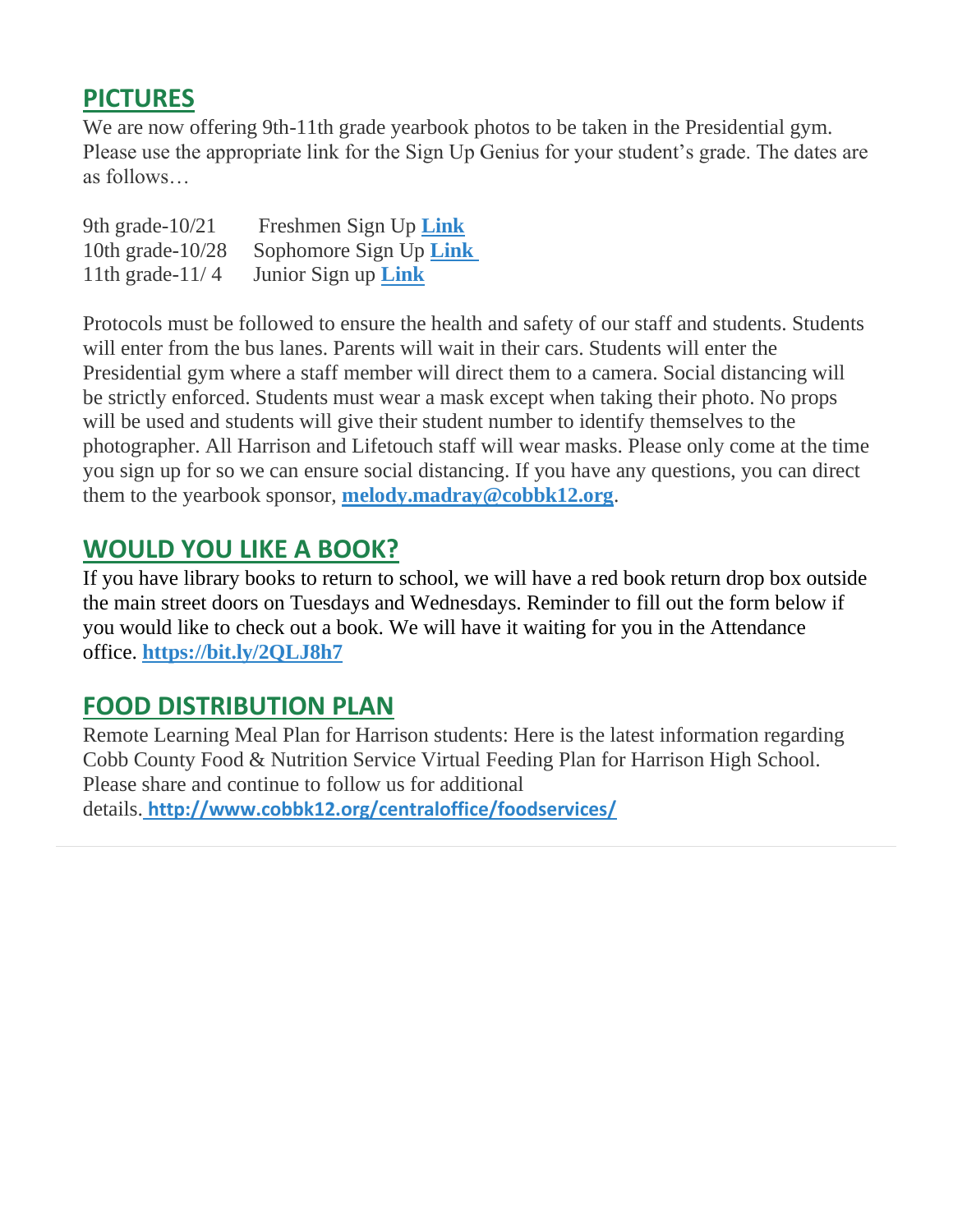

## **HOYA NEWS**

#### **TEACHER OF THE MONTH**

Congratulations to our awesome Teacher of the Month, Ms. Dickmann! Thank you for all you do! Well-deserved recognition!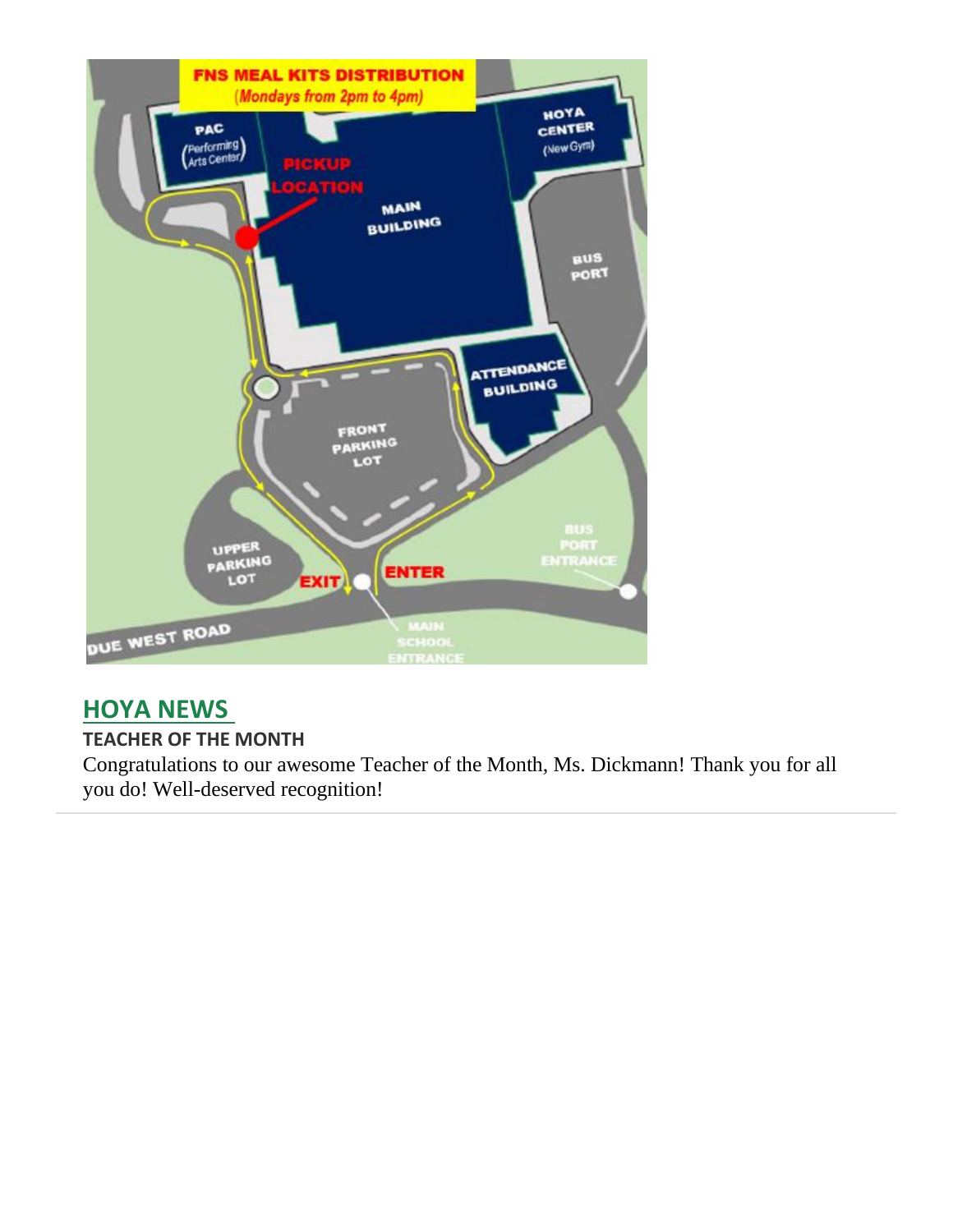

#### **STAFF MEMBER OF THE MONTH**

Congratulations to our wonderful Staff Member of the Month, Ms. Connors! Thank you for all you do! Well-deserved recognition!



## **SPORTS AND CLUBS**

#### **BASEBALL**

Players and Parents: If you are interested in trying out for the 2021 Baseball Team this year, please visit the following link to sign up. Questions? Reach out to Coach Elkins **[mark.elkins@cobbk12.org](mailto:mark.elkins@cobbk12.org)** BASEBALL SIGN UP: **<https://coachelkins10.weebly.com/baseball.html>**

#### **BOYS AND GIRLS SOCCER**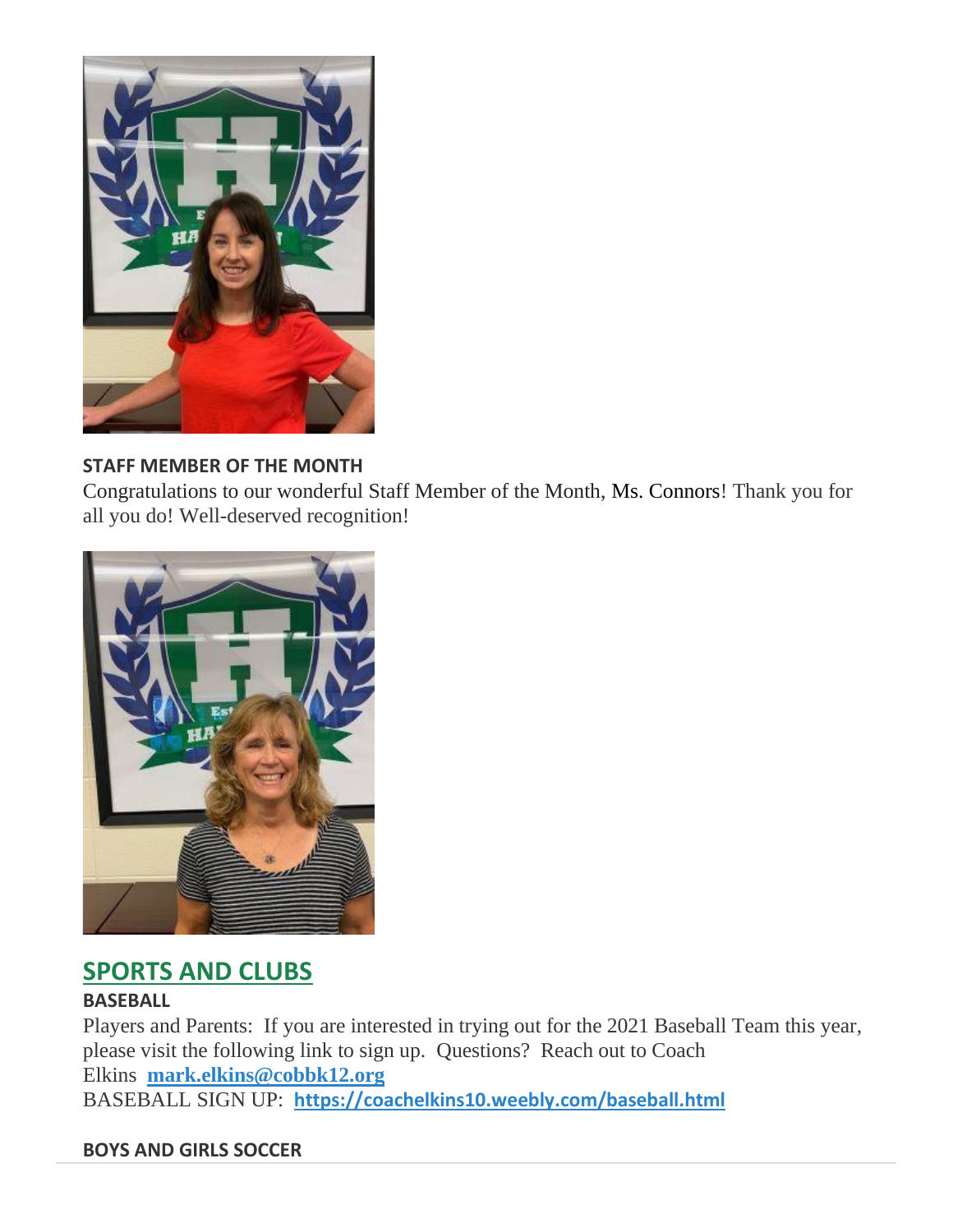We are excited for Spring soccer season to get started. If you are interested in being a part of our team please **[CLICK HERE](https://docs.google.com/forms/d/e/1FAIpQLSejVKRJ30_WmtRggRtJzXt1gSYOyU3GKbXnam36p6NlfhZtmw/viewform?vc=0&c=0&w=1&flr=0&gxids=7757)** and complete our interest form. You can also contact Head Coach Jonathan Gross at **[jonathan.gross@cobbk12.org](mailto:jonathan.gross@cobbk12.org)**.

There will be a Parent Meeting for all interested parties on Thursday, October 22nd at 7:30 pm via Zoom. Please use this link to join.

Join Zoom

Meeting: **<https://zoom.us/j/96513107168?pwd=R2lZclUxSnVwNFZGQU9KbmN2N2s0QT09>**

Meeting ID: 965 1310 7168/ Passcode: 034023

#### **GOLF**

All interested in trying out for Golf for the 2021 Season, Please contact Coach Farmer **[Travis.farmer@cobbk12.org](mailto:%20Travis.farmer@cobbk12.org)**

There will be a virtual parent meeting coming up in the next few weeks. Please look for the date to come soon!

#### **BOYS BASKETBALL**

Please click **[here](https://forms.office.com/Pages/ResponsePage.aspx?id=-x3OL5-ROEmquMR_D8kYLTD0EJWBzvxDisDeAYuASklURFBCNDVBNzM4WURSUUVYVEkwMFFPUEg1SS4u)** to sign up for tryouts Tryouts start on October 26th 10th-12th Grade: 4-5:30 9th Grade: 5:30 - 7:00 October 27th 9th - 12th 4-5:30 Players currently participating in fall sports will tryout at the conclusion of their season.

### **COUNSELING NEWS**

### **COUNSELING CALENDAR**

Please check the Counseling Calendar frequently for important dates including Virtual Parent and Student Q&A sessions, Virtual College Visit information, and much more! Click here **[Harrison Counseling Calendar](https://calendar.google.com/calendar/embed?src=tasr4q5spailsj1itftjdtn6mk%40group.calendar.google.com&ctz=America%2FNew_York)** or go to the Counseling page on **[www.harrisonhigh.org](http://www.harrisonhigh.org/)**.

#### **VIRTUAL COLLEGE VISITS**

We have several Virtual College Visits set up for our Harrison Students. Please check these out here: **[Harrison Virtual College Visits](https://cobbk12org-my.sharepoint.com/:x:/g/personal/leanna_kor_cobbk12_org/EWP6BGgLdCBOvhv5RDRuCVwBqHA2jXXmnAUqr7hXgxEU7w?rtime=t-E10MJN2Eg)** and on the Counseling Website.

#### **UPCOMING VISITS**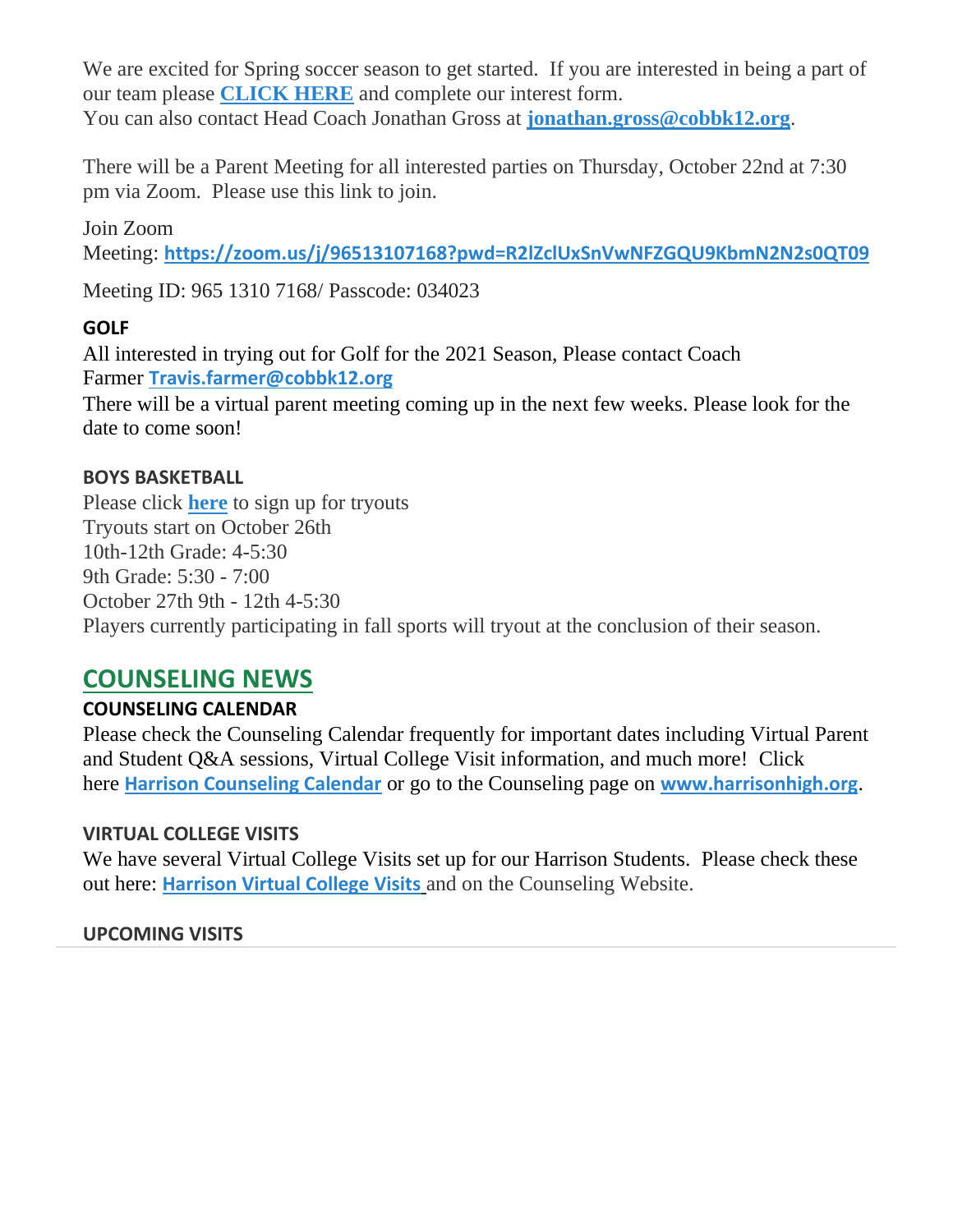

#### **JUNIOR ADVISEMENT**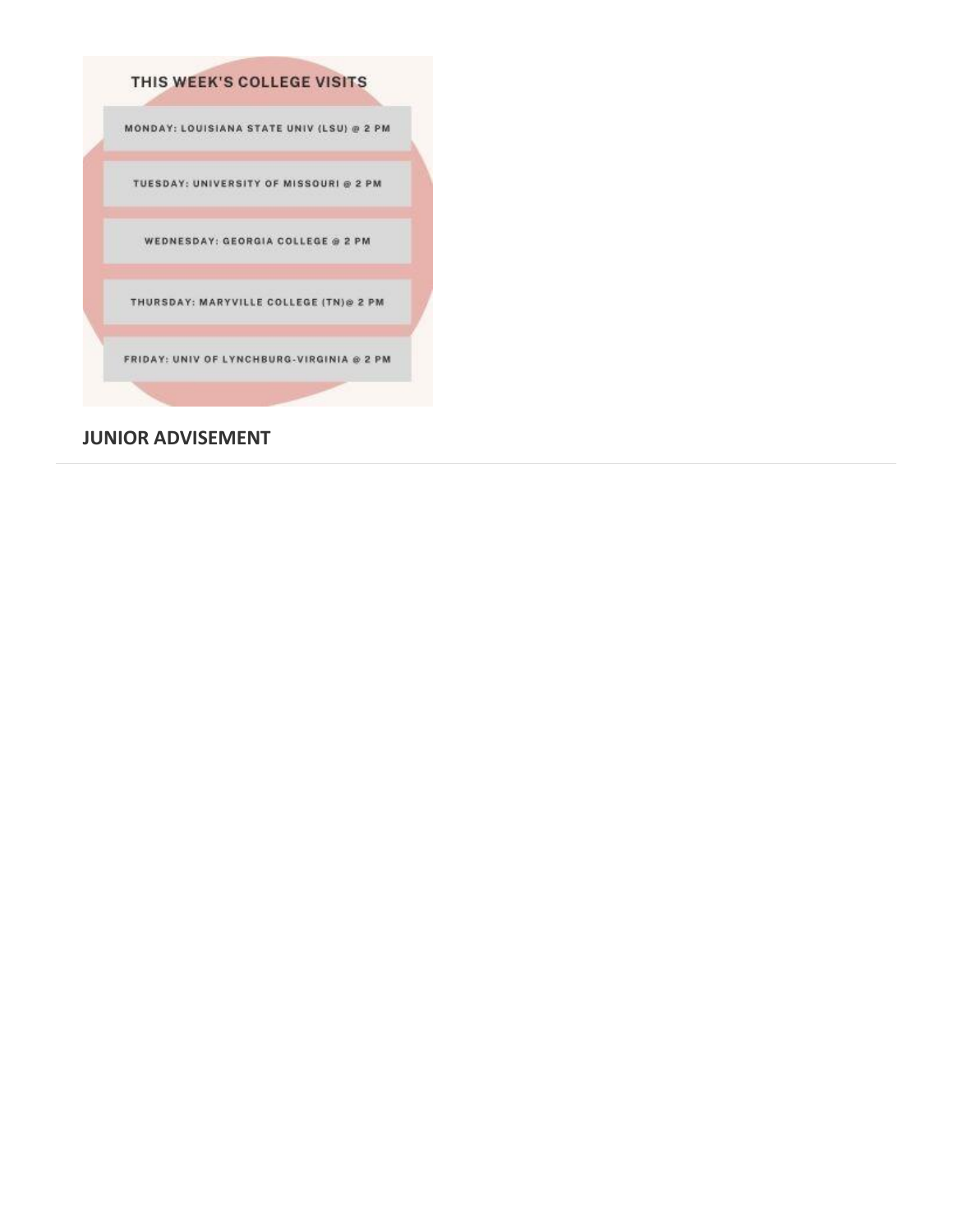Junior Advisement?

It is time for junior advisement! Junior advisement is an individual meeting with your student's counselor to discuss progression toward graduation and post-secondary plans. Parents and students can book their 20minute virtual meeting by following the steps below! We look forward to seeing you and supporting your student as they reach their goals!

# next Steps

- 1) Visit the junior advisement website with your student: Website
- 2) Access the junior advisement packet with your student: Packet
- 3) YOUR STUDENT: Complete the state's junior required activity:
	- 1. Log into Naviance: Here
	- 2. Go to "My Planner" & click "Tasks"
	- 3. Complete the Junior Bridge Law Survey
		- . Go to "My Planner" and click "Tasks"
		- · Select: "11th Grade Bridge Law Survey"
		- · Select "take this survey" on the right side of the screen. Look for the pink diamond with a white arrow!
		- · Click "Start"
		- . Answer the questions and select "Save and Finish"
- 4) Head to your counselor's Bookme website and book an appointment that works best for you and your student!

\*Students face-to-face starting November 5th are encouraged to book on Wednesdays if available\*

Ms. Schmit, Last names A- CL: Book mel Ms. Moody, Last names CM-G: Book me! Ms. Campbell, Last names H-L: Book me! Mr. Evans, Last names M-R: Book me!

Ms. Hoptroff, Last name S-Z: Book me!

Once you have booked

- 1) You will receive a booking confirmation email.
- 2) You will receive the virtual meeting link the week of your meeting.

#### **VIRTUAL COFFEE WITH THE COUNSELORS**

**Parents**: Virtual Coffee with the Counselors, **October 30th, 9:30 am – 10:30 am** to discuss our **Drop/Add** process. Please use the below link to register for this event.

**[Coffee with the Counselors](https://forms.office.com/Pages/ResponsePage.aspx?id=-x3OL5-ROEmquMR_D8kYLWW85uR8aLBInItPvCDivwpUODdYTkVaNVRYR0RMMFdKMTFBWVVTOUNFTy4u)**

#### **VIRTUAL COLLEGE FINANCIAL AID NIGHT**

October 22, 2020, at 6:00 p.m.: Virtual Financial Aid Night – Targets parents of juniors and seniors. A representative from the Georgia Student Finance Commission presents information about the FAFSA, HOPE, and scholarships available to students. The event will begin at 6:00 p.m. To register click **[here](https://forms.office.com/Pages/ResponsePage.aspx?id=-x3OL5-ROEmquMR_D8kYLWW85uR8aLBInItPvCDivwpUMUVUM1pJNEZXSExGN1dJTjhQQ0tGSzVEUi4u)**.